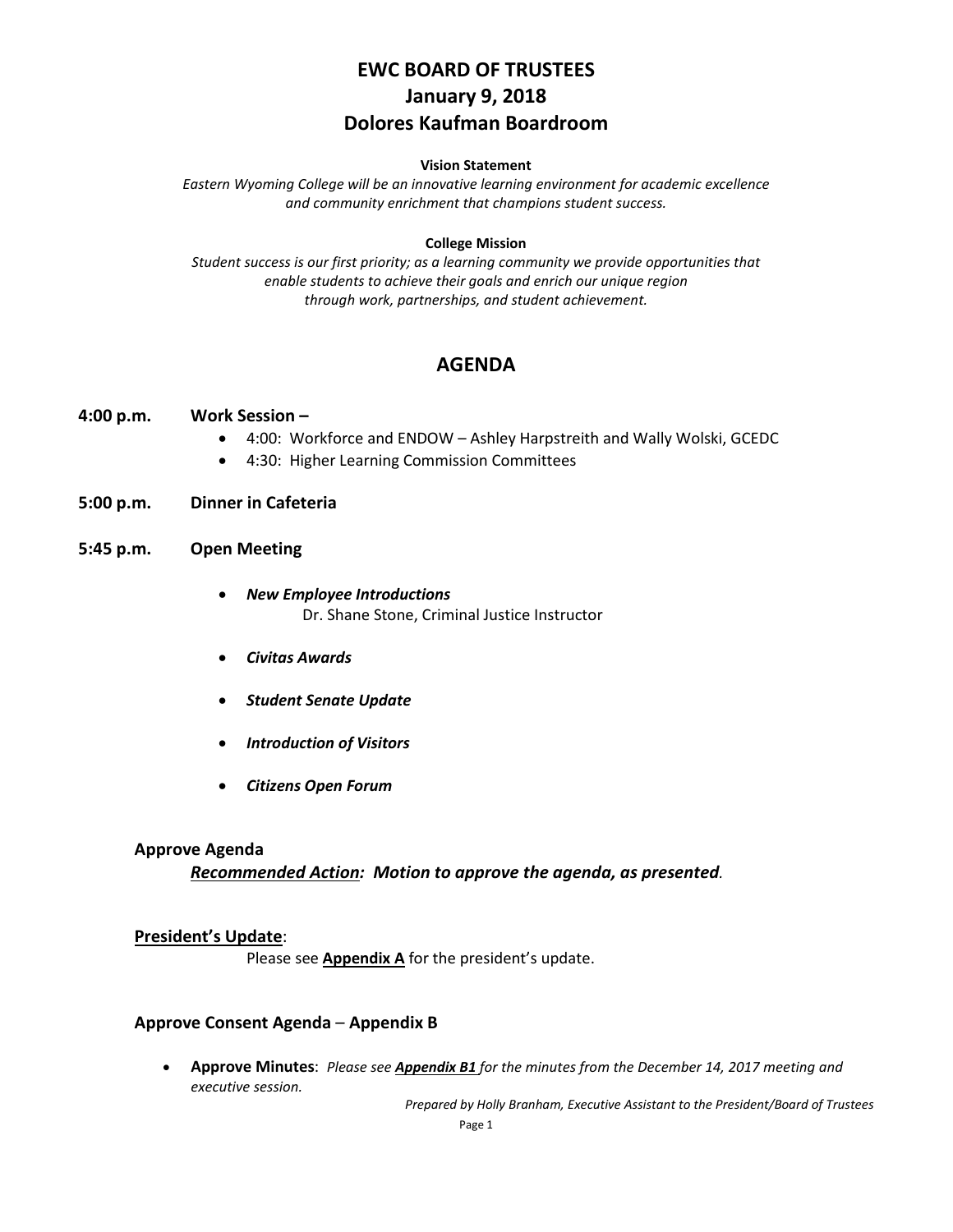• **Ratification of Personal Services Contract with Dr. Darrell Wilkes***: As you will remember, Dr. Travers contacted the Board of Trustees requesting approval of the Personal Services Contract with Dr. Wilkes. This item was inadvertently left off the December agenda.*

*Prepared by Mr. Ed Meyer, Director of Human Resources*

• **Ratification of Dr. Cogdill's Retirement Notification***: Dr. Cogdill has submitted his notification of retirement and non-renewal of his contract at the end of this fiscal year 2018 contract (June 30, 2018) Prepared by Mr. Ed Meyer, Director of Human Resources*

*Trustees, please contact Dr. Travers concerning any questions prior to the board meeting.*

*Recommended Action: Motion to approve the consent agenda, as presented.*

### **Action Items**

#### **Approve Financial Report**

Please see **Appendix C** for the written financial report. *Prepared by Mr. Kwin Wilkes, Vice President for Administrative Services*

#### *Recommended Action: Motion to approve the financial report, as presented.*

#### **Approve Reappointment of Administrators**

Per Board Policies 3.2 and 3.22 and the result of completed annual performance evaluations for EWC administrators less the President, President Travers recommends the Board of Trustees reappoint Vice President Roger Humphrey for fiscal year 2019. *Prepared by Mr. Ed Meyer, Director of Human Resources*

*Recommended Action: Motion to approve the reappointment of Vice President Roger Humphrey for fiscal year 2019, as presented.*

## **Information Items**

#### **Staff Alliance Update**:

A very successful Holiday Social was held in the cafeteria on 12/18. Over eighty folks attended and the door prizes flew thick and heavy every ten minutes! Special thanks for all their hard work to Mai Lee Olson, Jessica Anders, and Holly Branham for all their hard work in getting the social up and running, as well as the cafeteria staff for the generous use of their space. We also held a campus- and Douglas-wide Christmas Tree Decorating contest. Around 20 very creative entries were received, which were judged by the Student Senate. Special thanks to Linda Evans, Holly Lara, and Holly Branham for their hard work on this event. The Staff Spotlight for January is the Adult Education Department, which serves nearly the whole of our service area. Our thoughts during these difficult times remain with Kim Russell, currently receiving radiation treatment in Denver, and Juel Afdahl, adjunct instructor and spouse of Tami Afdahl, receiving cancer treatments in Scottsbluff. The Staff Alliance looks forward to a successful 2018 with several projects and contributions to campus lined up.

Please see **Appendix D** for the Staff Alliance Spotlight.

*Prepared by Mr. Court Merrigan, Staff Alliance President*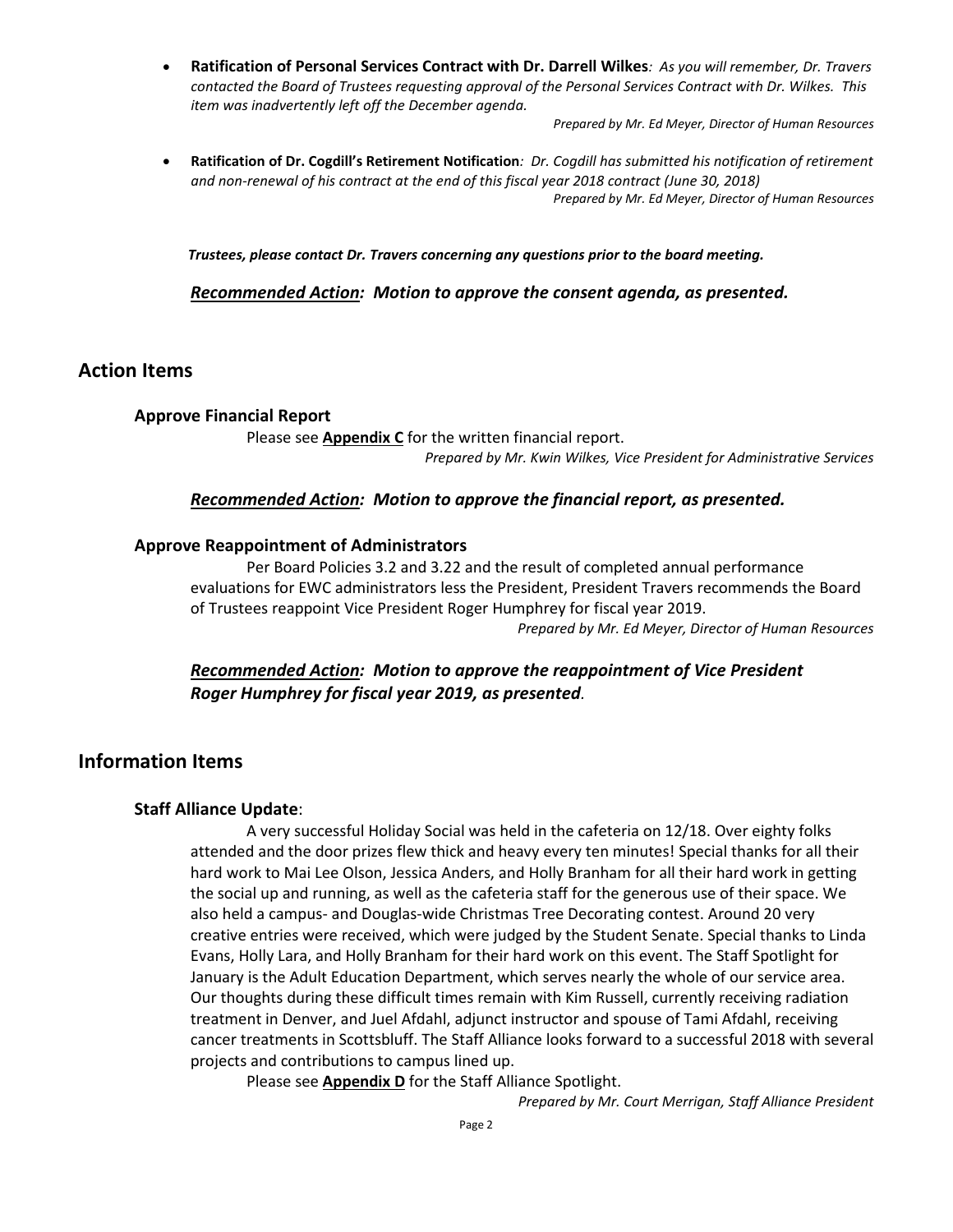### **Student Services Update**:

Please see **Appendix E** for the Student Services update. *Prepared by Dr. Rex Cogdill, Vice President for Student Services*

#### **Academic Services Update:**

Please see **Appendix F** for the Academic Services update.

*Mr. Roger Humphrey, Acting Vice President for Academic Services*

#### **Construction Projects Update**:

A PowerPoint presentation will be provided on the current construction projects.

*Prepared by Mr. Kwin Wilkes, Vice President for Administrative Services and Mr. Keith Jarvis, Director of Physical Plant*

#### **Faculty Senate Update**:

An update will be provided at the meeting.

*Prepared by Ms. Jen Minks, Faculty Senate President*

#### **Human Resources Update**:

Please see **Appendix G** for the January update.

*Prepared by Mr. Edward Meyer, Director of Human Resources*

### **Institutional Development Update**:

An update will be provided at the meeting.

*Prepared by Mr. John Hansen, Director of Institutional Development*

**Trustee Topics**

**Executive Session – Personnel**

*Recommended Action: Motion to approve adjourning to executive session to discuss personnel.*

**Adjournment**